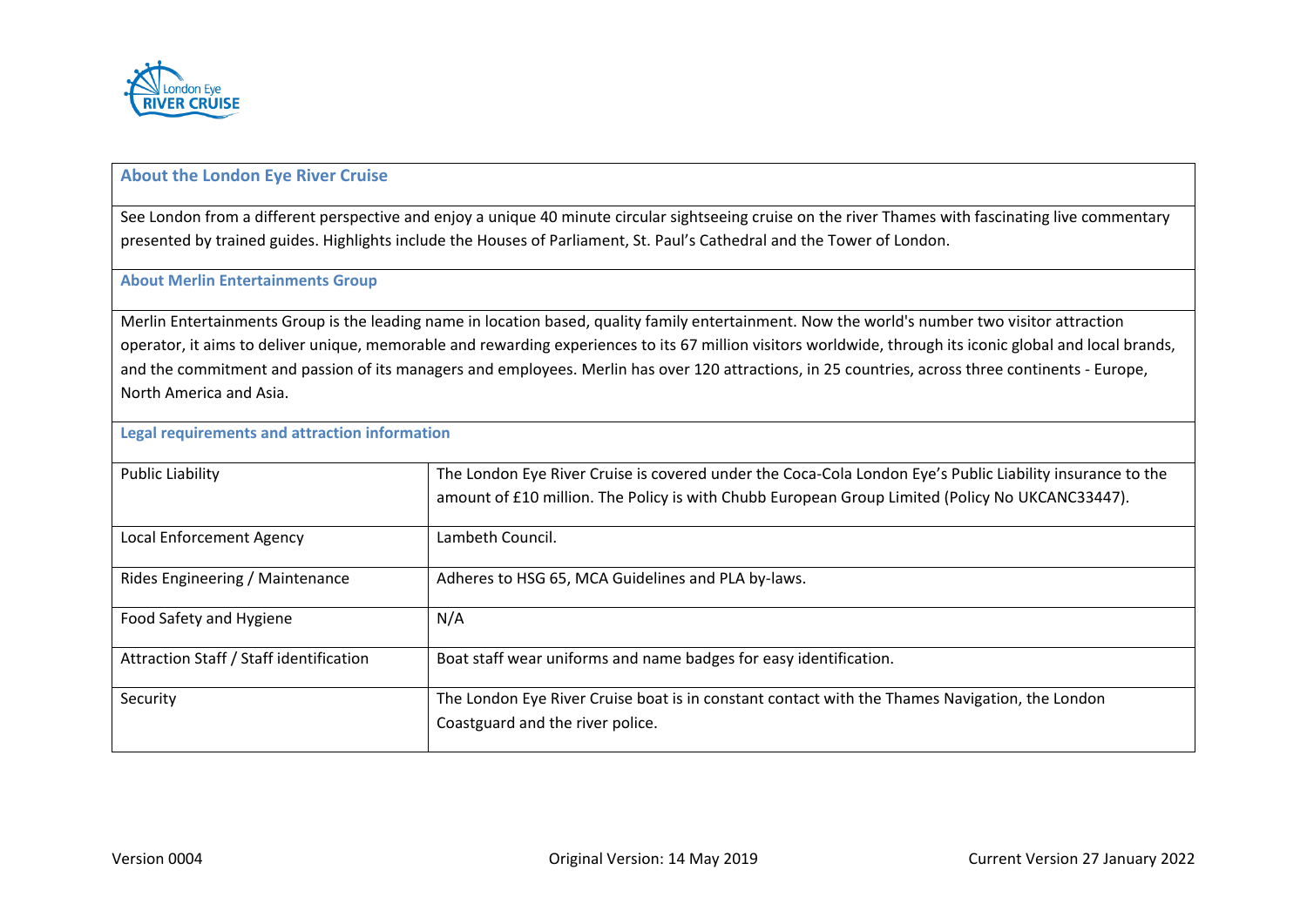

| COVID-19                         | We've been awarded the VisitEngland 'We're Good to Go' industry charter mark. This verifies that our                                                                                                                |
|----------------------------------|---------------------------------------------------------------------------------------------------------------------------------------------------------------------------------------------------------------------|
|                                  | attraction meets the Government and public health guidance on COVID-19 and that we have all the                                                                                                                     |
|                                  | required health and safety processes in place to ensure you have a safe and enjoyable visit.                                                                                                                        |
| <b>Risk assessment</b>           |                                                                                                                                                                                                                     |
| Vehicle traffic                  | $N/A$ .                                                                                                                                                                                                             |
| Weather protection / Sun safety  | Suitable in all-weather as the boat has covered and sun deck seating. Please note the sun deck does not<br>have any cover protection.                                                                               |
| Water                            | The Silver Bonito boat carries a full complement of life jackets, life rafts and firefighting equipment for 250<br>people. Guests are advised as to where these are kept once on board the boat                     |
| Slips/Trips/Falls                | The following hazards should be noted: care should be taken when boarding and disembarking the boat,<br>wet flooring (wet floor signage is used)                                                                    |
| High level areas                 | The boat has two levels. Upstairs and outside supervision is required.                                                                                                                                              |
| Strobe lighting                  | N/A                                                                                                                                                                                                                 |
| Reduced lighting                 | N/A                                                                                                                                                                                                                 |
| Enclosed spaces                  | N/A                                                                                                                                                                                                                 |
| Attraction specific risk         | Supervision is required throughout the river cruise to ensure safety.                                                                                                                                               |
| Door entrapment                  | Beware of closing doors on fingers etc.                                                                                                                                                                             |
| Rides                            | N/A                                                                                                                                                                                                                 |
| Soft play areas / Play equipment | N/A                                                                                                                                                                                                                 |
| COVID-19                         | We are continuing to take the necessary measures to provide a safe and hygienic environment for guests.<br>The health and safety of our guests and staff is our absolute priority. We have implemented an extensive |
|                                  | range of safety measures, designed to ensure a happy, safe, and healthy experience for all guests and staff.<br>These include:                                                                                      |
|                                  | Lower capacity - whilst legal restrictions have been lifted, we want to ensure we can still offer the best<br>possible guest experience                                                                             |
|                                  | We continue to highly recommend that face coverings are worn inside our attractions<br>$\bullet$                                                                                                                    |
|                                  | You may continue to see Personal Protective Equipment (PPE) and clothing for some of our staff<br>$\bullet$                                                                                                         |
|                                  | Continuation of enhanced cleaning, hygiene stations and hand sanitiser for guests at key locations<br>$\bullet$                                                                                                     |
|                                  | You may still see increased ventilation and suggested spatial separation markings and other similar<br>operating adjustments around the attraction                                                                  |
|                                  |                                                                                                                                                                                                                     |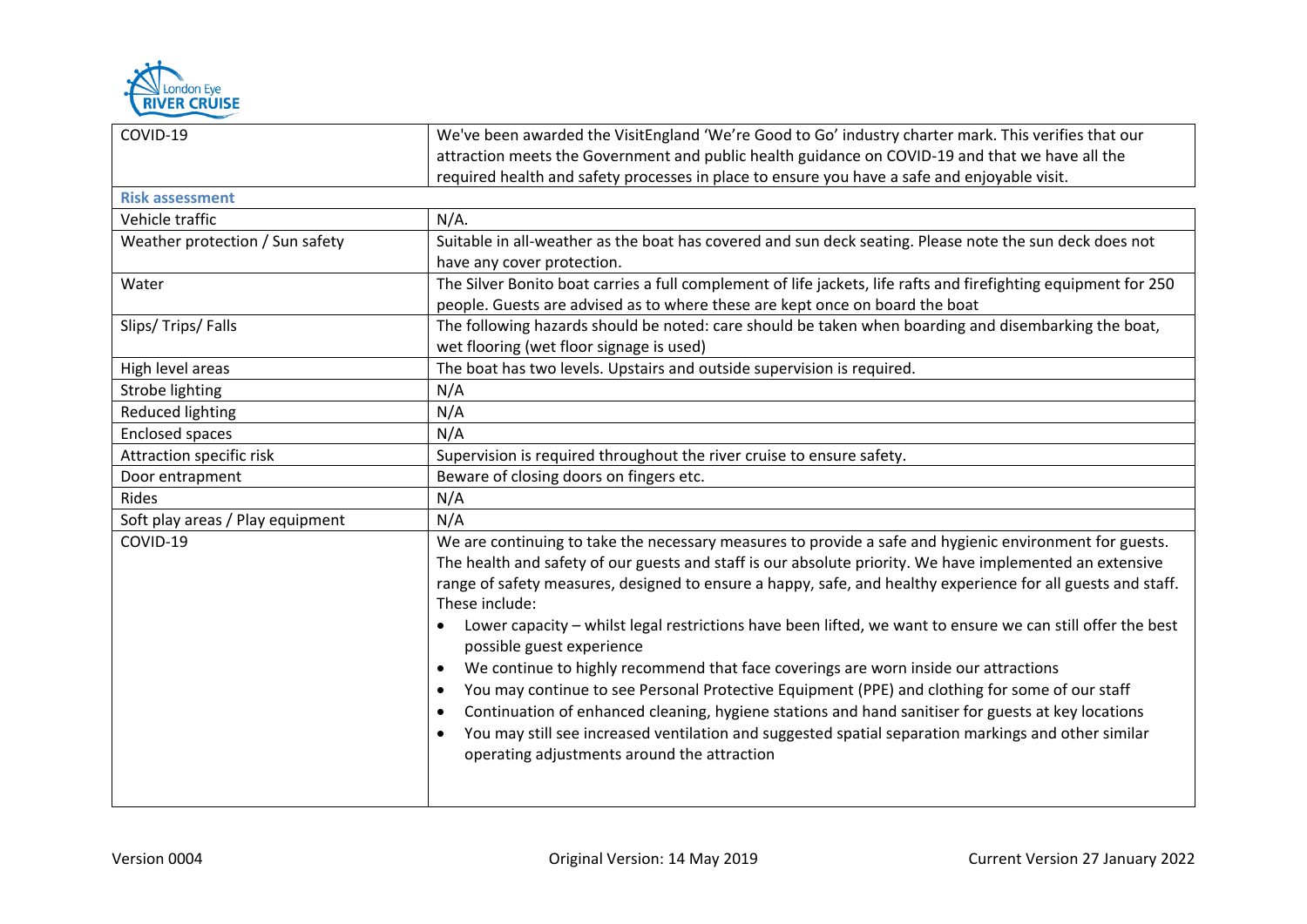

 $\blacksquare$ 

| <b>Attraction arrangements</b>  |                                                                                                                                                                                                                                                                                                                                                                                                                                                                                                                                                                                                                                                                                                                                                                                                                                                                                    |
|---------------------------------|------------------------------------------------------------------------------------------------------------------------------------------------------------------------------------------------------------------------------------------------------------------------------------------------------------------------------------------------------------------------------------------------------------------------------------------------------------------------------------------------------------------------------------------------------------------------------------------------------------------------------------------------------------------------------------------------------------------------------------------------------------------------------------------------------------------------------------------------------------------------------------|
| Arrival arrangements<br>Parking | If you are bringing a group by minibus or coach and need to drop off and pick up your group at the Coca-<br>Cola London Eye, please note that space is very limited and you are required to book a coach-parking bay.<br>This service is complimentary, but must be booked in advance by e-mailing coach@londoneye.com with the<br>following details: Date of visit, time of visit (drop off and pick up times), number of guests, number of<br>coaches, site visiting, coach company, vehicle Registration/s, driver's name. Please note that you are only<br>permitted to use a parking bay for 20 minutes whilst you drop off and then pick up your group and you are<br>not permitted to stay whilst the group visits the Coca-Cola London Eye or river cruise.<br>Please go to the 'Visitor Information' pages on the website for the most convenient car park in relation to |
|                                 | the attraction.                                                                                                                                                                                                                                                                                                                                                                                                                                                                                                                                                                                                                                                                                                                                                                                                                                                                    |
| First aid                       | The boat carries first aid equipment in line with Marine Coastguard guidelines. However due to staffing<br>there may not necessarily be a crew member trained in first aid will always onboard the Silver Bonito boat.<br>Nearest hospital: St Thomas' Hospital.                                                                                                                                                                                                                                                                                                                                                                                                                                                                                                                                                                                                                   |
| <b>Emergency planning</b>       | In line with MCA guidelines there are a minimum of four members of staff on board the boat at all times<br>who are trained in emergency and evacuation procedures.                                                                                                                                                                                                                                                                                                                                                                                                                                                                                                                                                                                                                                                                                                                 |
| Fire safety                     | The boat carries fire-fighting equipment, in line with Marine Coastguard Agency guidelines for a passenger<br>vessel of its size.                                                                                                                                                                                                                                                                                                                                                                                                                                                                                                                                                                                                                                                                                                                                                  |
| Wheelchair access               | Fully wheelchair accessible                                                                                                                                                                                                                                                                                                                                                                                                                                                                                                                                                                                                                                                                                                                                                                                                                                                        |
| Lost children                   | If a child becomes lost on the cruise they should report themselves to a member of staff. If you notice a<br>child from your group is missing you must report it straight away.                                                                                                                                                                                                                                                                                                                                                                                                                                                                                                                                                                                                                                                                                                    |
| Unruly children                 | Please report the offending group to a member of staff. Supervision is required at all times.                                                                                                                                                                                                                                                                                                                                                                                                                                                                                                                                                                                                                                                                                                                                                                                      |
| Age / height restrictions       | The minimum age restriction for children to enter the attraction without an adult is 16; any child 15 and<br>under must be accompanied by someone over the age of 18.                                                                                                                                                                                                                                                                                                                                                                                                                                                                                                                                                                                                                                                                                                              |
| Lockers / storage facilities    | There are no lockers / storage facilities available.                                                                                                                                                                                                                                                                                                                                                                                                                                                                                                                                                                                                                                                                                                                                                                                                                               |
| <b>Eating facilities</b>        | N/A                                                                                                                                                                                                                                                                                                                                                                                                                                                                                                                                                                                                                                                                                                                                                                                                                                                                                |
| Welfare facilities              | Toilets are available on-board. These are suitable for wheelchair users.                                                                                                                                                                                                                                                                                                                                                                                                                                                                                                                                                                                                                                                                                                                                                                                                           |
| <b>Additional costs</b>         | N/A                                                                                                                                                                                                                                                                                                                                                                                                                                                                                                                                                                                                                                                                                                                                                                                                                                                                                |
| <b>Attraction signposting</b>   | N/A                                                                                                                                                                                                                                                                                                                                                                                                                                                                                                                                                                                                                                                                                                                                                                                                                                                                                |